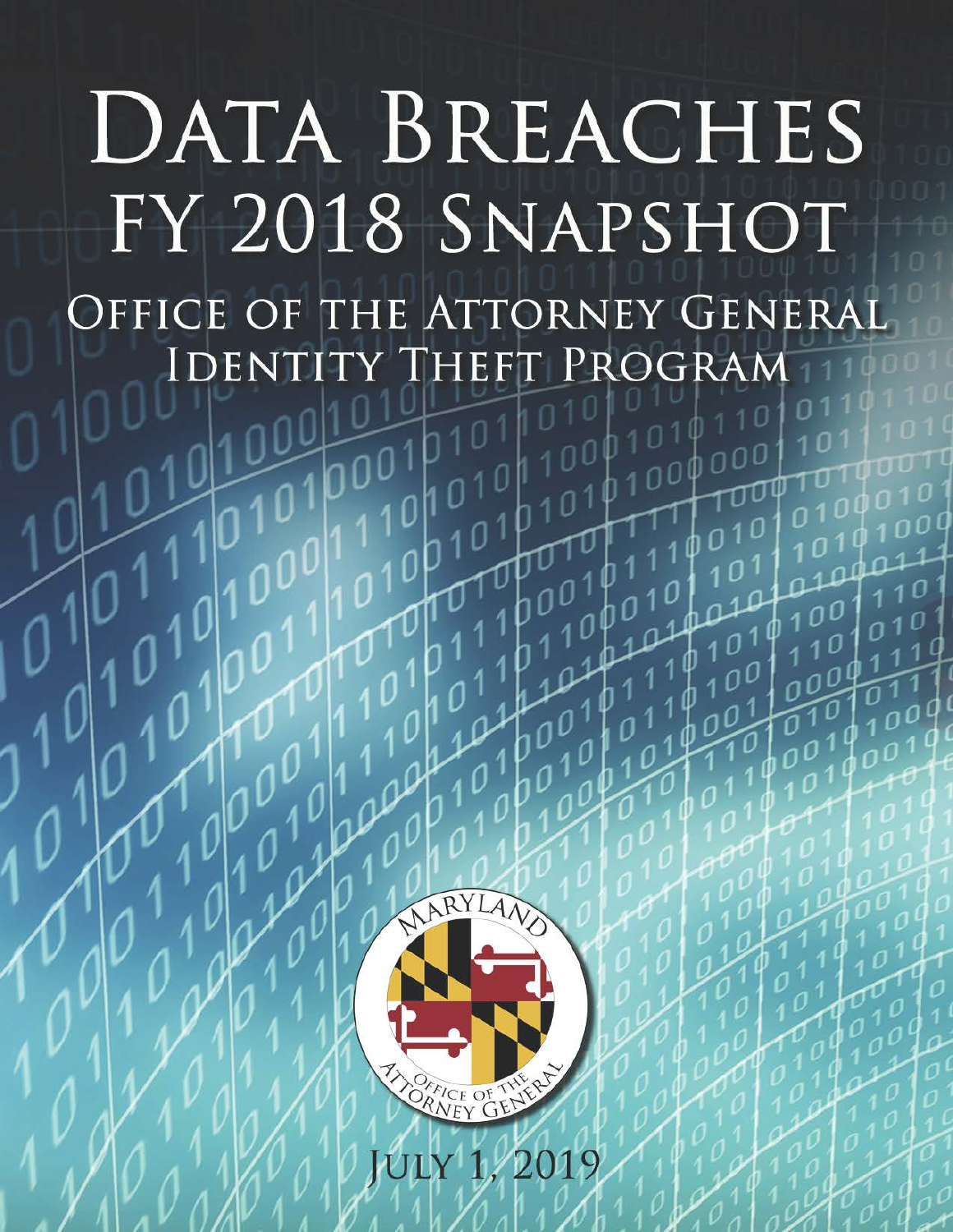# **Table of Contents**

| <b>Section</b> |                                | Page |
|----------------|--------------------------------|------|
| I.             | Introduction                   | 2    |
| П.             | <b>Statutory Summary</b>       | 2    |
| III.           | Fiscal Year 2018 Overview      | 2    |
| IV.            | Means of Compromise            | 3    |
| V.             | Steps to Protect Your Identity | 4    |
| VI.            | More Information               | 4    |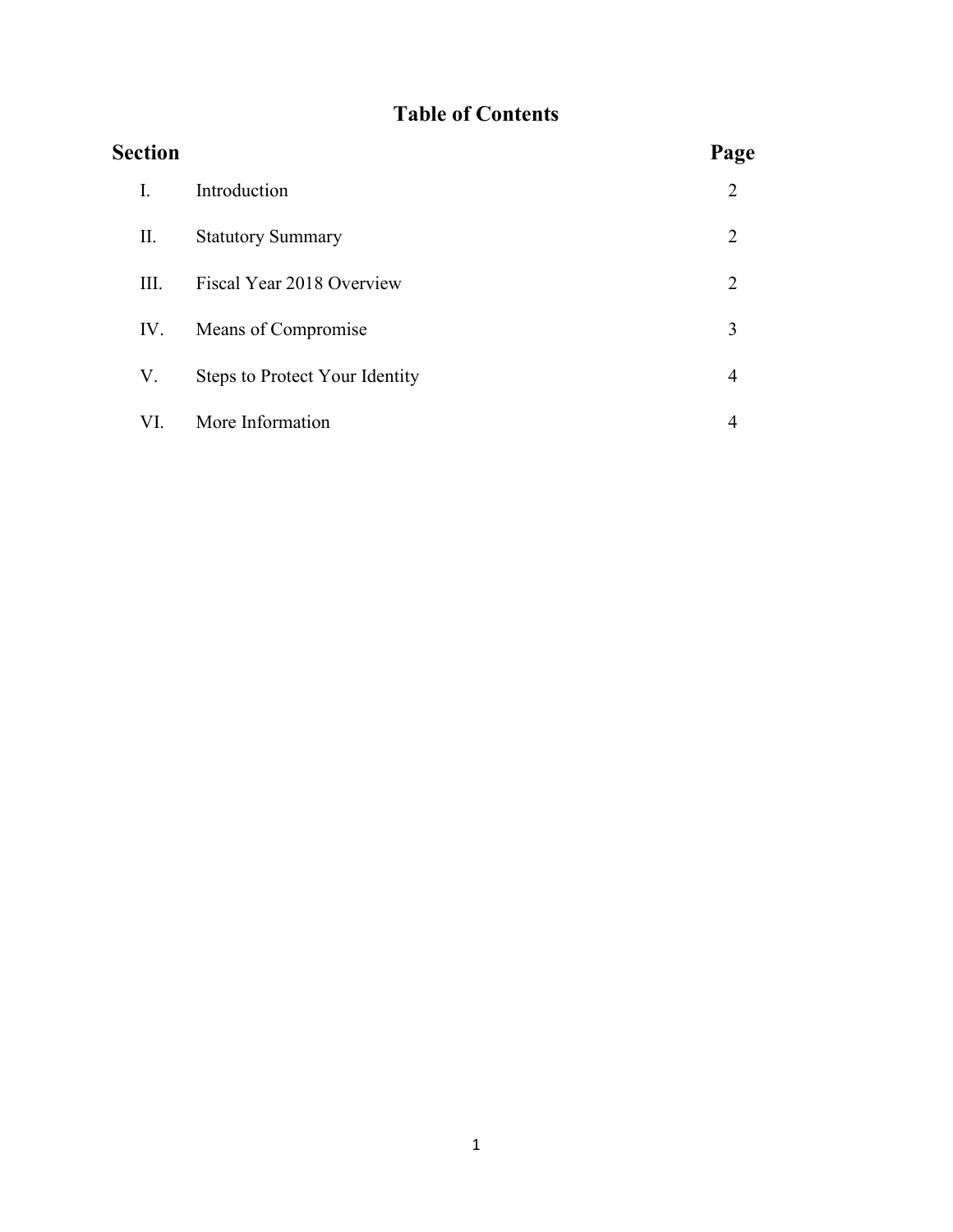# Data Breaches: FY 2018 Snapshot

## I. Introduction

This is the second in a series of annual reports recommended by the Maryland Cybersecurity Council to summarize the type and frequency of data breaches affecting Maryland residents.<sup>[1](#page-2-0)</sup> This report covers Fiscal Year 2018 (FY 2018). The purpose of the report is to provide a snapshot of the magnitude of data breaches, their causes, and their impact on Maryland residents.

# II. Statutory Summary

Breach notices are required in cases defined in statute and are published periodically on the Office of the Maryland Attorney General's (OAG) website.<sup>[2](#page-2-1)</sup> The statutory requirements have been in part updated since the 2016 report.<sup>[3](#page-2-2)</sup> As noted in that report, there are two significant data breach laws in Maryland. The first, the Maryland Personal Information Protection Act (MPIPA), became effective in 2008 and applies to private businesses.<sup>[4](#page-2-3)</sup> The second, Protection of Information by Government Agencies, became effective on July 1, 2014 and is applicable to state government agencies, which were not previously subject to the requirements established under MPIPA.<sup>[5](#page-2-4)</sup> A business or government unit providing notice of a security breach must notify the Maryland Office of the Attorney General prior to providing required notice to the affected Maryland residents, credit reporting agencies, and media outlets.

# III. Fiscal Year 2018 Overview

Fiscal Year 2018 covers the period July 1, 2017 - June 30, 2018. During the year, there were 821 total breach notifications to the Office of the Maryland Attorney General. Not surprisingly, the breaches affecting Maryland residents form a catalogue of entities across all sectors, ranging from small to nationally known entities and underscores that for the consumer, there really is no safe harbor. Cases reported include banking, credit unions, investment counseling, retail, hospitality, insurance, mortgage, staffing agencies, postsecondary education, school districts, professional associations, government entities, law offices, dental and medical groups, airlines, and nonprofits, among others.

Taken together, the 821 separate notifications identified 4,049,531 Maryland residents as affected by a breach. Since the total number of residents affected is the sum of the residents reported in each breach notification, the total likely overstates the unique number of residents

l

<span id="page-2-0"></span><sup>&</sup>lt;sup>1</sup> See Maryland Cybersecurity Council, Initial Activities Report (July 1, 2016), Recommendation 6 (p. 13) at <http://www.umuc.edu/mdcybersecuritycouncil>

<span id="page-2-1"></span><sup>2</sup> See Protect Yourself from Identity Theft at

<span id="page-2-2"></span>http://www.marylandattorneygeneral.gov/Pages/IdentityTheft/default.aspx<br><sup>3</sup> See Data Breaches FY 2016 Snapshot, Office of the Attorney General Identity Theft Program, under Related Reports from the Office of the Maryland Attorney General at<http://www.umuc.edu/mdcybersecuritycouncil>

<span id="page-2-4"></span><span id="page-2-3"></span><sup>&</sup>lt;sup>4</sup> Md. Code Ann. Com. Law § 14-3501 through §14-3508. MPIPA was updated by the General Assembly during the 2017 session (Chapter 518/House Bill 974). Changes made by Chapter 518 went into effect on January 1, 2018. Chapter 518 updates the definition of personal information to include additional forms of identification, health information, biometric data, and information that would allow access to an individual's e-mail account. 5 Md. Code Ann. State Govt § 10-1301 through §10-1308. Chapter 518 did not make changes to the Government Agency statute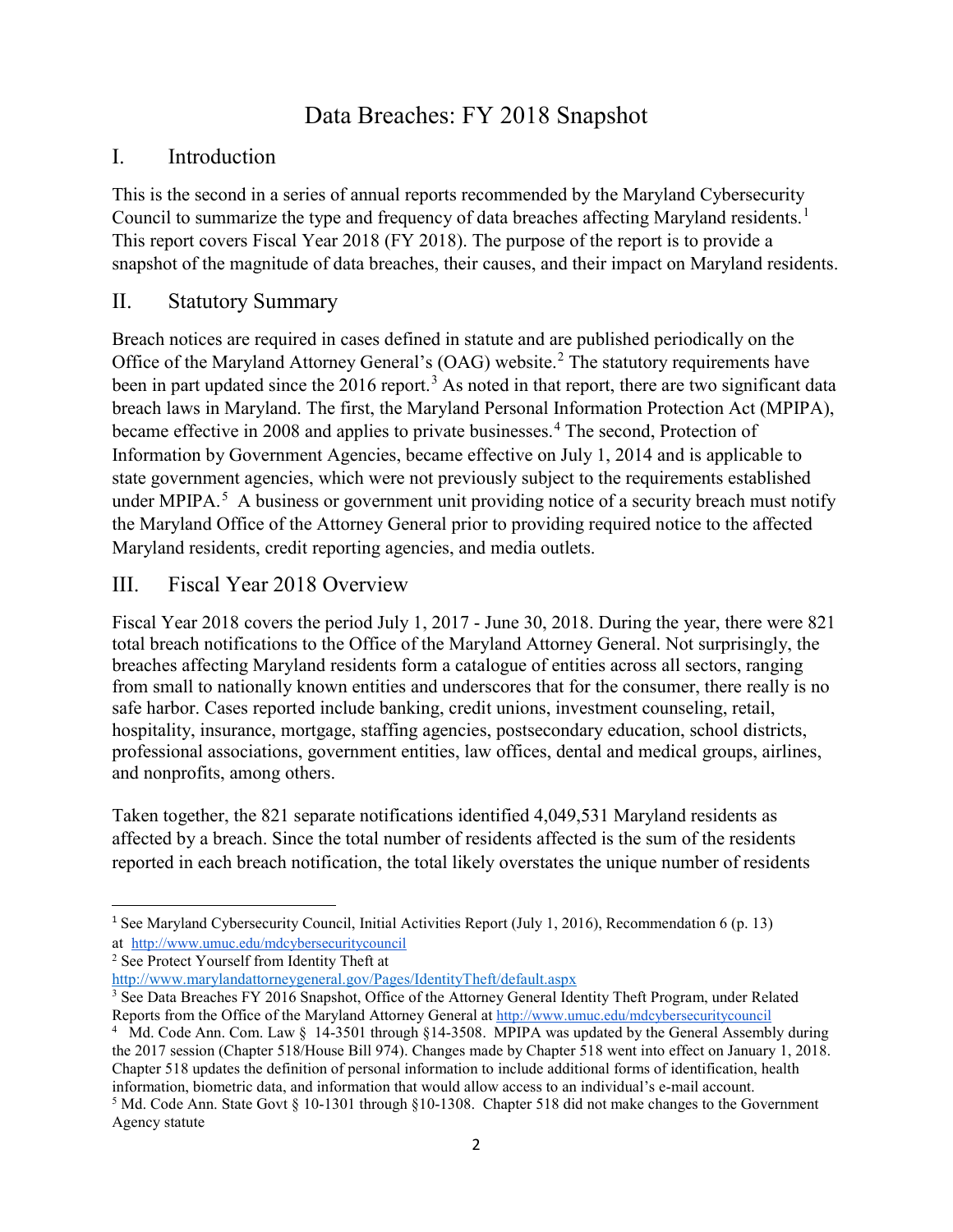impacted. In fact, it is probable that some number of Maryland residents were affected by breaches at multiple organizations. One reason for believing this is that the massive Equifax, Inc., breach alone impacted 2,964,180 Maryland residents; fully 73% of the sum of all residents covered by the breach notifications.

The following chart illustrates the range of personal information exposed or lost as reported during the fiscal year.

| <b>Type of Personal Information Lost or Exposed</b>                                             | <b>Total Maryland</b><br><b>Residents Reported As</b><br><b>Affected in Breach</b><br><b>Notices</b> | # Organizations<br><b>Involved</b> |
|-------------------------------------------------------------------------------------------------|------------------------------------------------------------------------------------------------------|------------------------------------|
| Full social security number with at least name                                                  | 3,575,046                                                                                            | 446                                |
| Payment card information with other personal<br>identifying information                         | 140,807                                                                                              | 193                                |
| Bank account number or other banking information<br>with other personal identifying information | 10, 349                                                                                              | 41                                 |
| Medical or treatment information with other<br>personal identifying information                 | 65,337                                                                                               | 70                                 |

# IV. Means of Compromise.<sup>[6](#page-3-0)</sup>

#### **A. Phishing.**

Phishing occurs when employees are targeted with email messages that have attachments or links that contain malware. Spear phishing occurs when particular employees are targeted, such as those who work in finance or HR. A successful phishing attack can give attackers wide-ranging access to networks and the data that reside on them and even control over physical systems that may be controlled over networks. In FY 2018, 15% (129) of the breaches affecting the personal identifying information of Maryland residents were ascribed to employees falling prey to phishing attacks.

#### **B. Retail Malware.**

 $\overline{\phantom{a}}$ 

There are several types of malware that target point-of-sale (POS) devices and are meant to capture credit card information (full name, card numbers, expiration date and address). While the EMV chip used on credit cards is a security improvement, it is not a safeguard against retail malware. Approximately 10% (80) of the reported notifications impacting Maryland residents in FY 2018 concerned breaches due to this form of compromise.

#### **C. Lost or Stolen Devices and Error**

Not all data theft or exposure is digital. In 2018, about 4% (30) of the notifications to the Attorney General's office reported that personal identifying information was lost or exposed because a laptop, computer, or other device (e.g. hard drive or cell phone) had been lost or

<span id="page-3-0"></span><sup>6</sup> The categories used for 'means of compromise' and the data counts are determined wholly by how the breaches have been reported by the affected entities and do not reflect any independent forensic information.